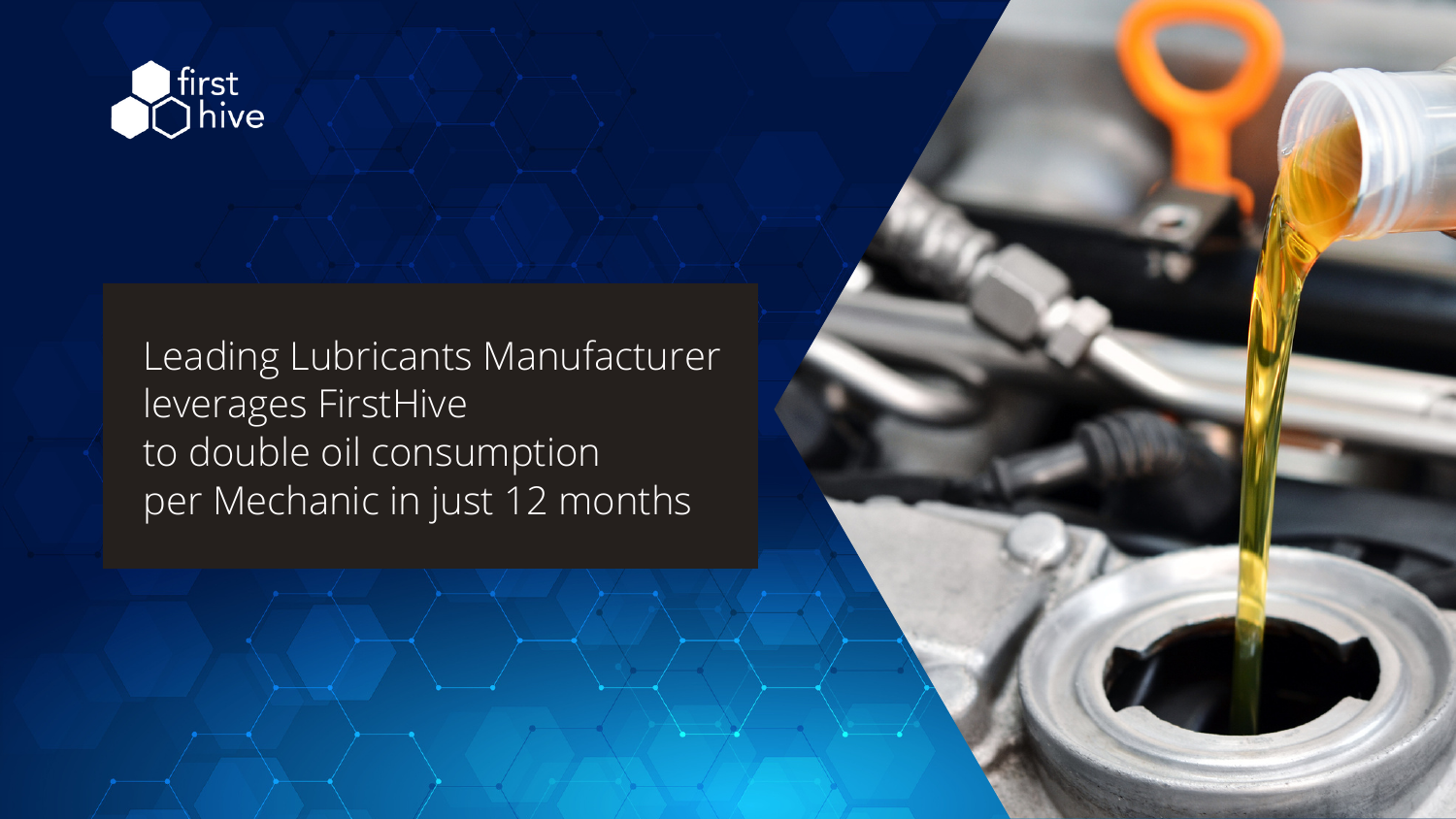

# Direct digital engagement resulted in building a strong bond with Customers and Influencers like Mechanics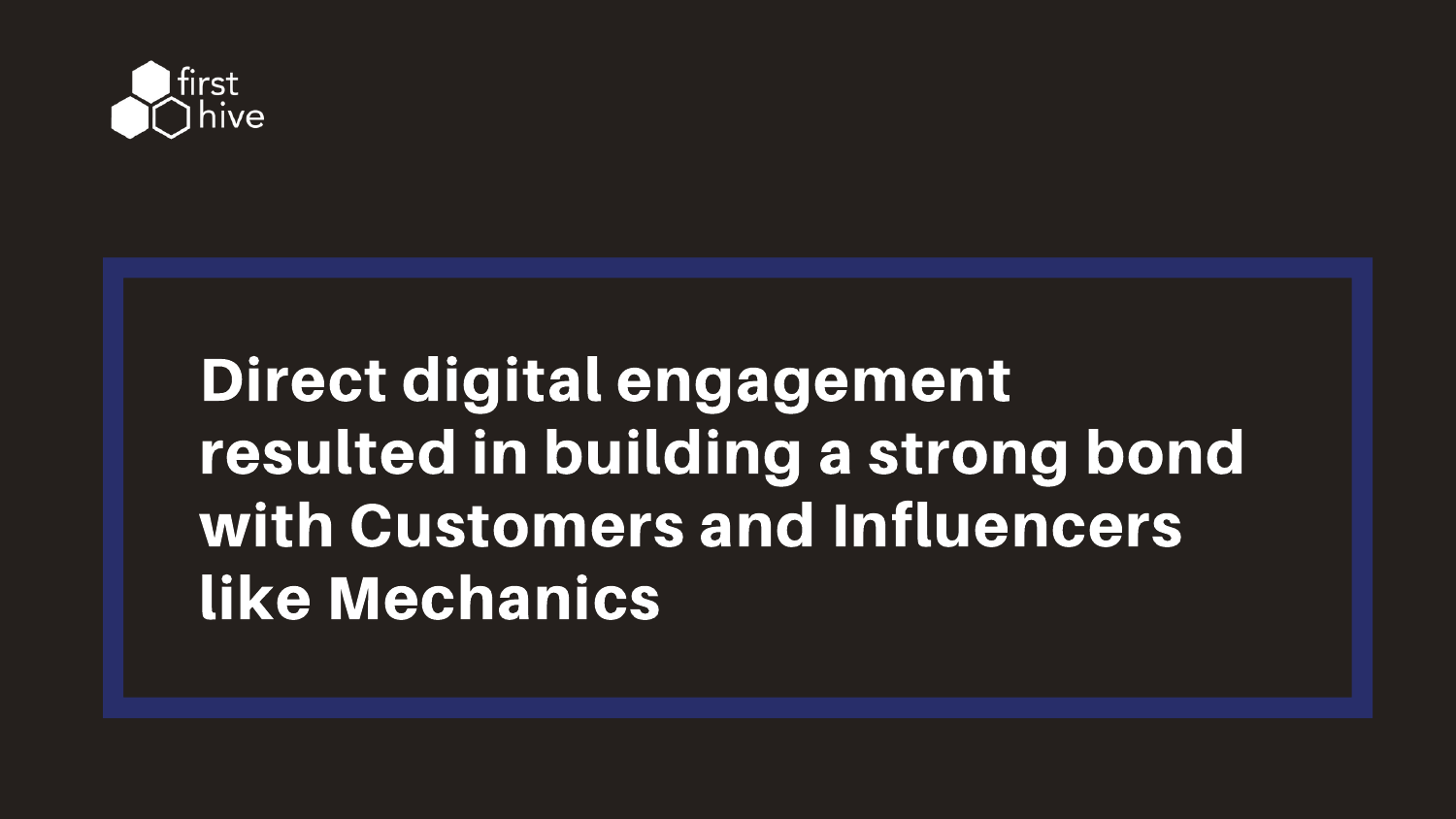

## **Challenges**

#### Absence of direct engagement with Customers & Influencers

While the brand exists in market since 1920, they were facing huge competition from their competition due its legacy and also the control of market was majorly in hands of a price sensitive Mechanic who had 60% influence on the lubricant that was used during servicing. The relationship this lubricant manufacturer had with Mechanic was transactional in nature. There was no record of Mechanic purchases leading to absence of any purchase behavior record.

Schemes were run offline and there was no direct engagement with mechanics thus there was no emotional connect with the Brand. Though they were spending huge amount of money in offline schemes, they had no purchase data and thus behavioural trend was missing.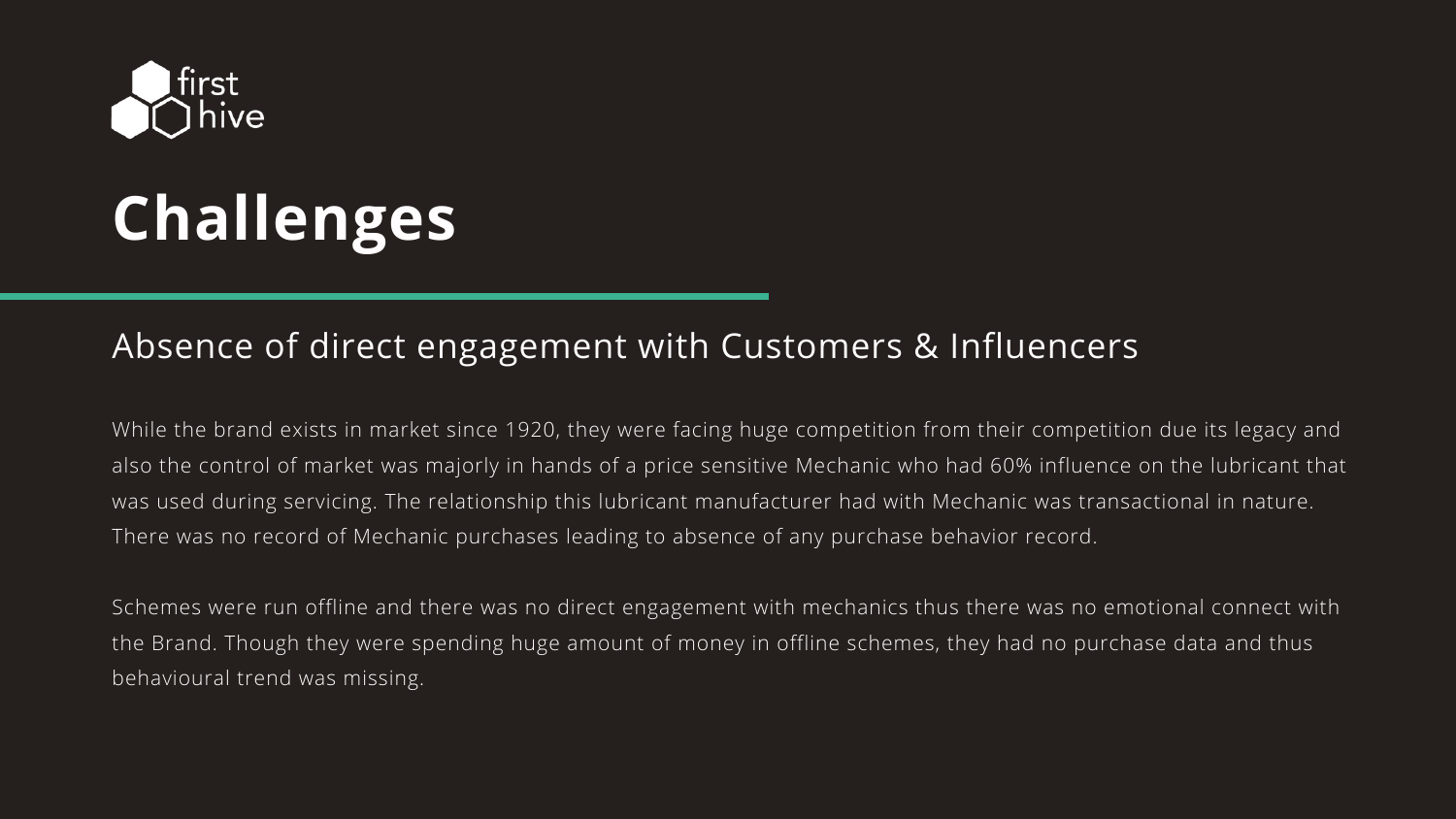

# **FirstHive's Solution**

#### Digital First Program for direct engagement & instant gratification

This lubricant manufacturer signed up with FirstHive for setting up an engagement platform for its end customers and mechanics. The objective was to know their customers better, understand their buying pattern, predict sales and design a customer journey with relevant nudges pushed at the right time to right people on their preferred channel.

With deployment of FirstHive's Loyalty module, all input source channels of this Enterprise were connected to FirstHive like Website, Mobile App, CRM, Customer Care, SMS & Whatsapp and with these FirstHive started creating identities at interaction level, channel level and at an enterprise level. Various stages like Acquisition, Engagement, Gratification and Redemption were automated and weaved in seamless manner.